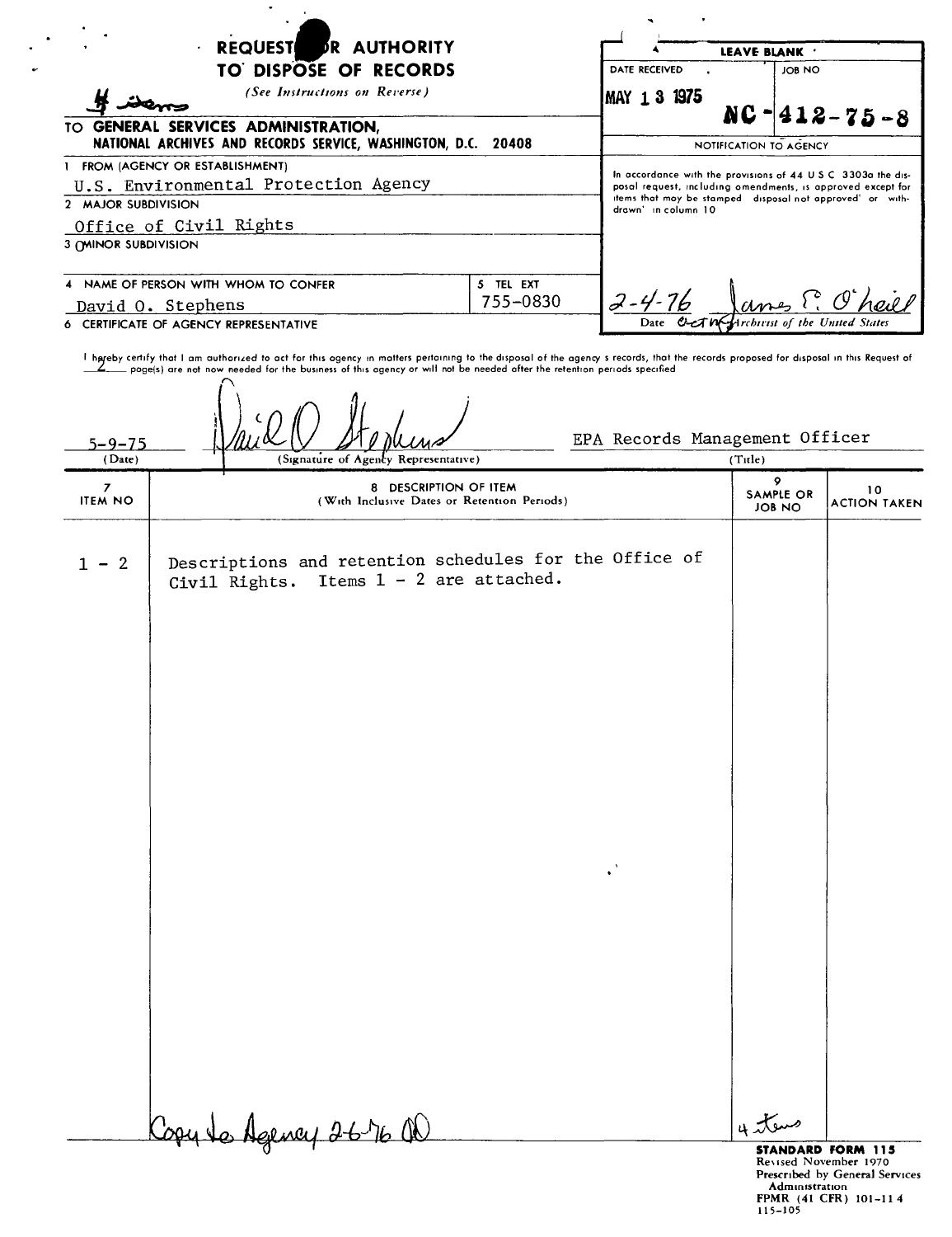## **ENVIRONMENTAL PROTECTION AGENCY**

**APPENDIX B** 

each in pro RECORDS CONTROL SCHEDULES **MANUAL** 

RECORDS MANAGEMENT

## CIVIL RIGHTS

The records described below pertain to the Agency's equal opportunity and civil rights programs, including activities related to assuring equal opportunity in employment within the Agency, career advancements of minorities and women employees, and prohibiting discrimination in employment with the Agency and by EPA contractors or projects receiving Agency financial assistance. In carrying out these responsibilities the Office of Civil Rights conducts investigations of alleged discrimination involving the areas of race, color, sex, age, religion, or national origin. NOTE: The items in this schedule apply Agencywide.

| Name and Description<br>of Record/File<br>Item                                                                                                                                                                                                                                                                                                                                                                                                                                                                                                                                                                                                                                                                              | Retention Period<br>and Disposition                                                                                                                                                                                                           |  |
|-----------------------------------------------------------------------------------------------------------------------------------------------------------------------------------------------------------------------------------------------------------------------------------------------------------------------------------------------------------------------------------------------------------------------------------------------------------------------------------------------------------------------------------------------------------------------------------------------------------------------------------------------------------------------------------------------------------------------------|-----------------------------------------------------------------------------------------------------------------------------------------------------------------------------------------------------------------------------------------------|--|
| Discrimination Complaint File.<br>ı.<br>Records created in receipt and<br>processing of complaints of<br>discrimination by employees or<br>applicants for employment with<br>the Agency. Complaints relate<br>to alleged discrimination in<br>matters of race, color, sex,<br>religion, and national origin.<br>a. Official Case Files. As per<br>5 CFR 713.222, includes com-<br>plaint form (CSC Form 894), and<br>investigation report. May also<br>include transcript of hearing<br>testimony, copy of findings<br>and recommended decision issued<br>by CSC complaint examiner, copy<br>of decision by EPA Administrator,<br>and copies of decisions by CSC<br>Board of Appeals and Review and<br>U.S. District Court. | Retention: Retain $\mathcal F$ years<br>after final adjudication.<br>Disposition:<br>Break file<br>upon final adjudication of<br>cases. Keep in office 1<br>year, then transfer to the<br>Federal Records Center for3<br>years, then destroy. |  |